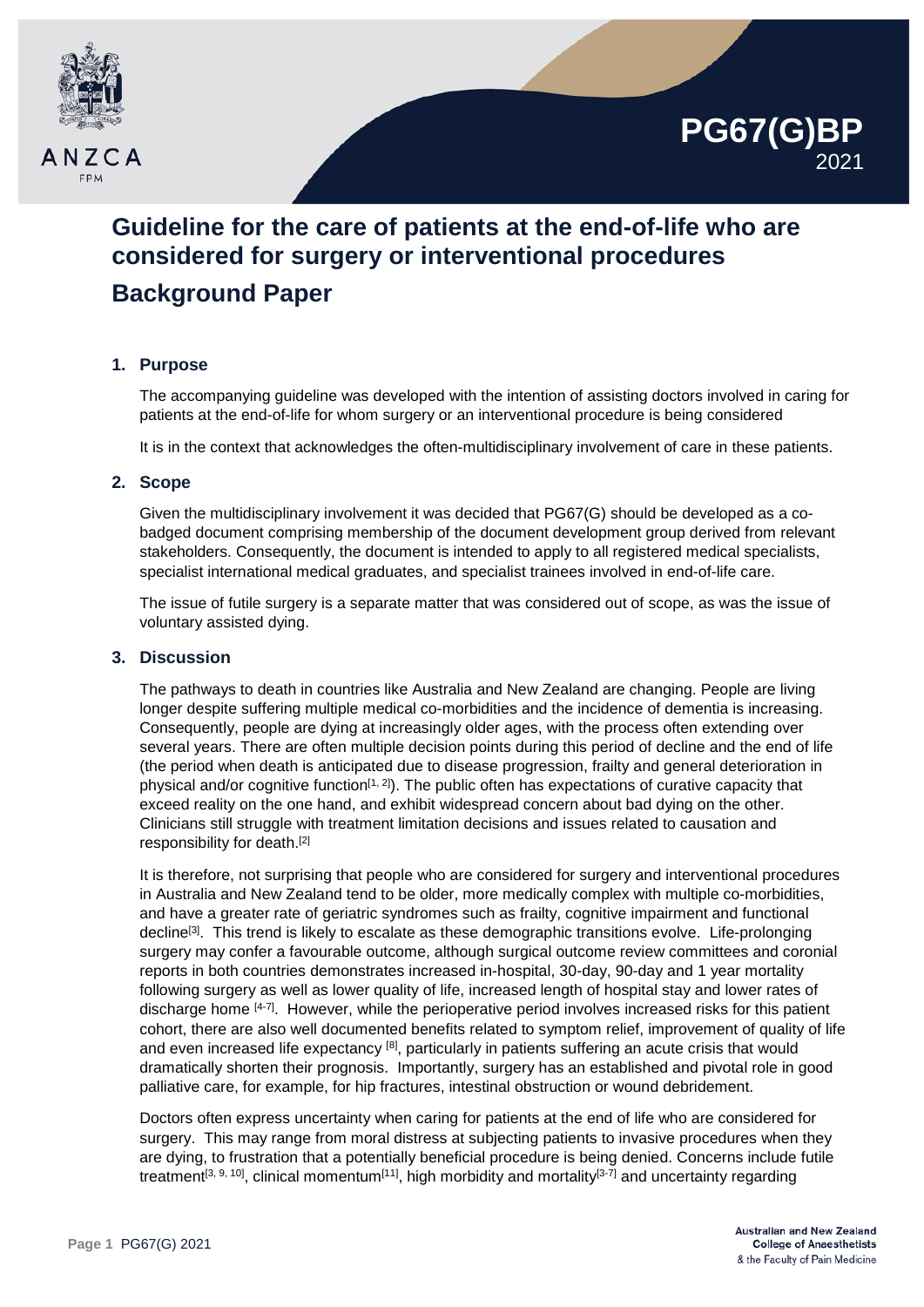

implications of advance care directives and limitations on medical treatment in the perioperative period[12, 13].

There are two key aspects in the decision-making process when considering surgery in patients at the end of life

- Evaluating benefits of surgery with respect to the patient's illness trajectory, values and preferred outcomes.
- Mitigating non-beneficial treatment and interventions if surgery proceeds

Balancing the risk-benefit ratio of surgery requires an ability to identify persons at the end of life, an understanding of the intended benefits and anticipated complications of surgery and exploring important patient centred outcomes to assess values-based benefit. Combining these with expertise in shared-care decision making enables clinicians to tailor decision making to individual patients and mitigate the delivery of non-beneficial treatment in the perioperative period should surgery proceed[14].

#### **3.1 Key Concepts**

#### **3.1.1 Decision-making capacity and consent**

A person has decision-making capacity when they can understand, retain and weigh up information and then communicate their decision<sup>[15]</sup>. An adult with decision making capacity is deemed legally 'competent' and can consent to and/or refuse treatment offered to them as part of their healthcare[16]. Importantly, consent can only be given for medical treatment that is offered after medical assessment and advice, and there is no right to either compel a clinician to treat a dying person as if they are curable<sup>[17]</sup>, or institute treatment they believe to be non-beneficial or overly risky<sup>[18]</sup>. When a person lacks decision making capacity (either temporarily or permanently), legislation, which varies by jurisdiction, determines how consent is gained for medical treatment. In an emergency, therapeutic privilege exists whereby medical treatment necessary to save a person's life or prevent distress or harm to that person, can proceed if the patient lacks decision-making capacity and their substitute decision maker (SDM) is not available within a reasonable time-frame to provide consent<sup>[10]</sup>. It is incumbent upon clinicians to understand the consent process and the medicolegal implications of legal documents (i.e., advance care directives) in the jurisdiction that they are employed.

Further information regarding consent and decision-making capacity can be found here for:

Australian States and Territories <https://end-of-life.qut.edu.au/capacity#statetercap>

New Zealand [https://www.mcnz.org.nz/assets/standards/79e1482703/Statement-on-informed](https://www.mcnz.org.nz/assets/standards/79e1482703/Statement-on-informed-consent.pdf)[consent.pdf](https://www.mcnz.org.nz/assets/standards/79e1482703/Statement-on-informed-consent.pdf)

## **3.1.2 Advance Care Planning, Advance Care Plans (ACP) and Advance Care Directives (ACD)**

For patients at the end of life, advance care planning forms a crucial role in guiding medical treatment, including decisions regarding surgery, resuscitation and critical care management. Advance care planning is a process whereby a person's values and preferences are made known so that they can guide decision-making at a future time when the person cannot make or communicate their decisions<sup>[19]</sup>. Advance care planning is a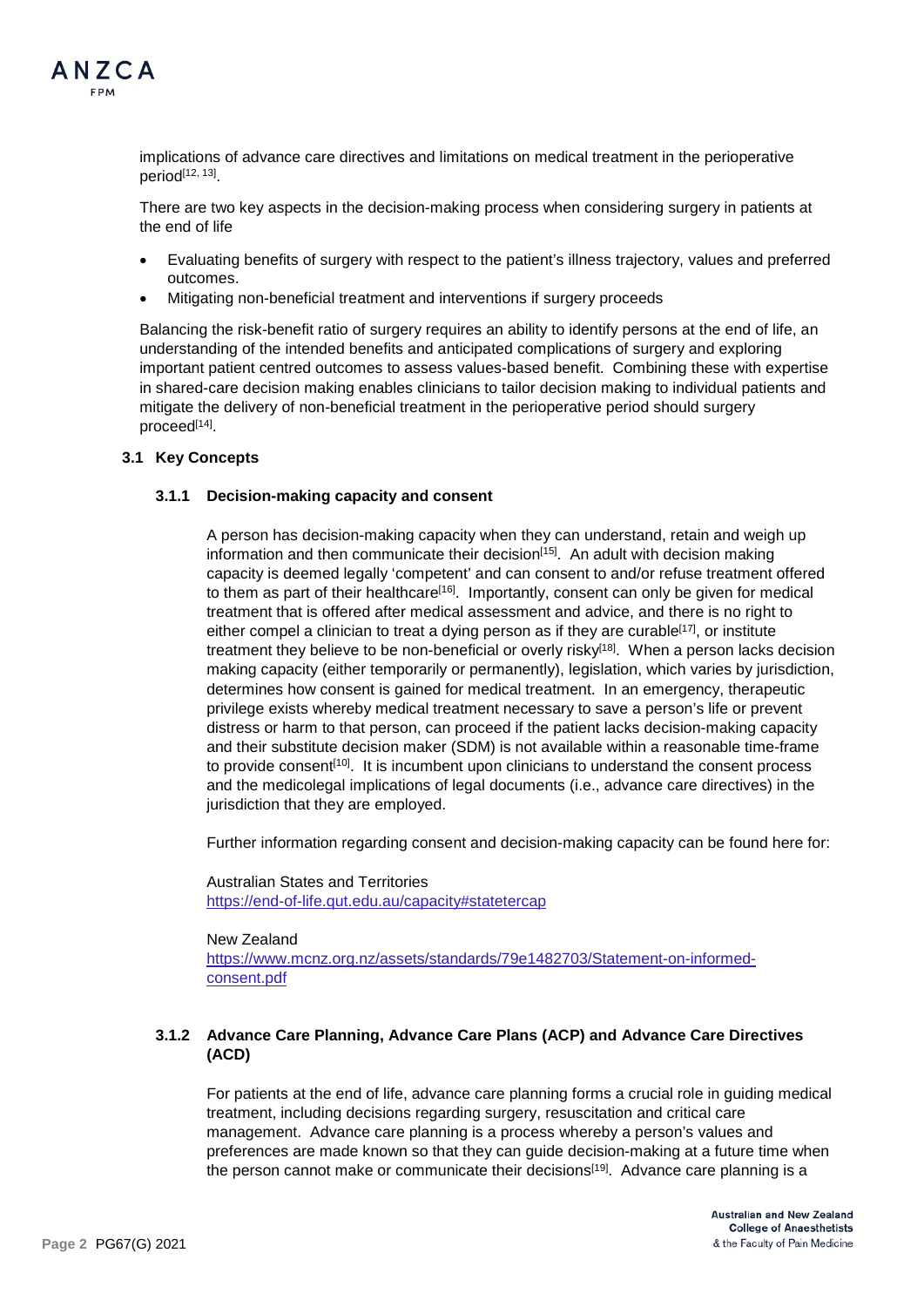discussion which can occur between patient and clinician or within a patient's care circle. It may be formal or informal, a single discussion or a series of discussions. If documentation occurs during or following an advance care planning discussion, this documentation is known as an advance care plan. Advance care plans (ACP) document the person's stated values and wishes that are established during the advance care planning discussion<sup>[19]</sup>. ACPs are used to guide health care when patients lose decision-making capacity. Refusal of certain interventions and hence limitations on medical treatment (non-escalation decisions regarding health care and interventions) may result out of an advance care planning discussion and are subsequently documented on an ACP, however*,* they may be written in language that is difficult to interpret in a specific medical situation.

Advance care directives (ACD) may also result from an advance care planning discussion. An advance care directive is the legally recognised form of an advance care plan<sup>[19]</sup>. There are two types of advance care directives – common law and statutory $[20]$ . Common Law ACDs are recognised by the common law i.e., decision made by judges. Common Law ACDs do not follow a particular format and there are no formal requirements other than being made voluntarily by a person with decision making capacity. ACPs created by a person with decision-making capacity can be interpreted as a common law ACD. Although common law ACDs are considered legally binding, this has only been tested under the common law in New South Wales (NSW). In 2009, the NSW Supreme Court ruled that common law directives are valid ways for people to indicate their objection to particular treatments[21]. Statutory ACDs are ACDs created under state-based legislation. Statutory ACDs follow a particular format and criteria (e.g., witnesses, wording etc.) set out by legislation, and are also titled differently depending on the jurisdiction (e.g., Advance Care Directive, Advance Health Directive, Advance Personal Plan, Health Direction). Legislation determines which instructions in a statutory ACD are legally binding particularly regarding consent for or refusal of particular interventions. For both common law and statutory ACDs, a person must have decision making capacity when they create the ACD and the ACD only becomes valid and legally binding once the person loses decision-making capacity. Legal recognition of common law and statutory ACDs differ by jurisdiction. Australian states and territories may recognise one or both types of ACDs<sup>[22]</sup>. Common Law ACDs are recognised in all states and territories except for Queensland. In Victoria, common law ACDs are only legally binding if they refuse treatment. Statutory ACDs are recognised in all states and territories except for New South Wales and Tasmania.[20] In New Zealand, ACDs are known as Advance Directives and are a common law ACD. An Advance Directive is considered legally binding if it is valid<sup>[23, 24]</sup>.

## **3.1.3 Goals of Care (GOC) Framework, Limitations on Medical Treatment (LOMT), and Clinical Directive Forms**

Limitations on medical treatment (LOMT) are non-escalation decisions regarding health care or interventions<sup>[25,26]</sup>. They are usually reached pro-actively and may be recorded on advance care plans or directives (see above) or by a Goals of Care (GOC) Framework. A GOC Framework is an illness phase categorisation system to guide escalation or nonescalation of medical treatment and communicates this within a health system<sup>[27]</sup>. GOC are based on whether a person is in a curative/restorative, palliative or terminal phase. Patients in the curative/restorative phase have a probably indefinite (normal) life expectancy and care is directed towards cure, prolonged disease remission or restoration to pre-episode health status. Patients in the palliative phase are living with disease that is deemed incurable and progressive and death is anticipated, although the time frame may be years, or shorter (weeks to months). Care is directed towards symptom control/prevention and quality of life with life prolongation being a secondary objective. Patients in the terminal phase are actively dying with imminent death expected within hours to days. Care is directed towards comfort, dignity and preparation for a good death.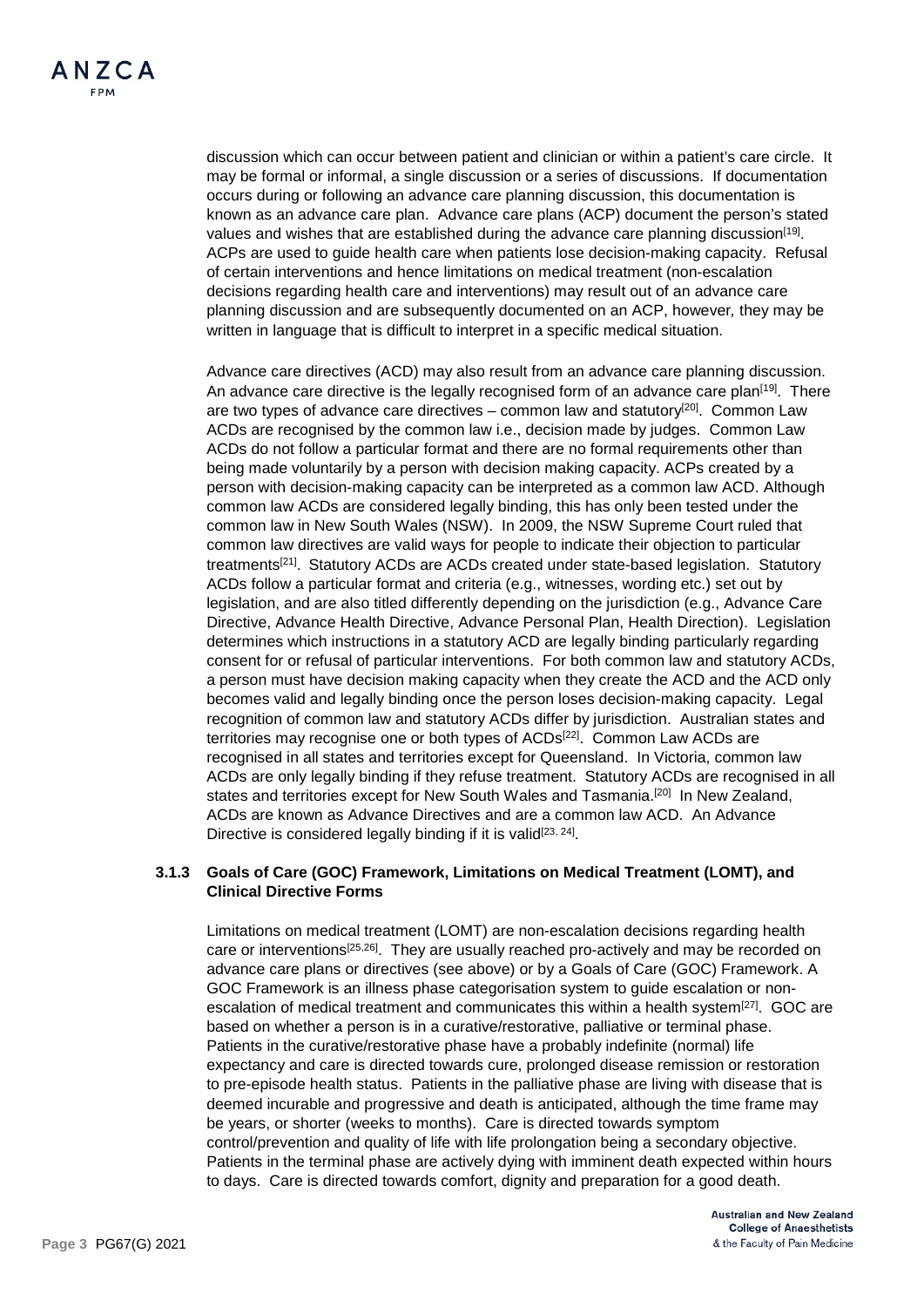Establishing goals of care (GOC) relies on high-quality clinical assessment to identify patients at the end of life and to differentiate patients in the terminal phase (see below). Good communication skills are vital to sensitively, directly and clearly raise dying, prognosis and outcome with patients, their families and substitute decision-makers. GOC provides the basis of medical orders or clinical directives regarding medical treatment or interventions. The purpose is to ensure that patients who are unlikely to benefit from specific medical treatment are not subjected to burdensome or non-beneficial interventions, particularly if it is contrary to their wishes.

Clinical Directive Forms document the establishment of GOC during hospital admission and escalation or non-escalation (limitations) of medical treatment. These are local health system or hospital documents that are primarily a clinical tool to aide clinicians in difficult decisions for patients they may not know e.g., by resuscitation teams or in the after-hours period. Names vary depending on local policy and include Goals of Care forms, Resuscitation Plans etc. Previously, "Not for Resuscitation (NFR)" forms were the predominant type of clinical directive form, however this simple, binary order style has been superseded by clinical directive forms based on GOC frameworks. Clinical directive forms and goals of care frameworks are distinct from advance care directives (see above) which are patient driven legal documents. However, ACDs, may form the basis of GOC and medical treatment decisions recorded on clinical directive forms with consequent medicolegal implications that vary by jurisdiction. Clinical directive forms also enable translation of refusal of treatment decisions documented on ACPs and ACDs into nonescalation instructions that can be easily interpreted in a clinical scenario.

## **3.2 Considerations in the decision-making process**

## **3.2.1 Identifying patients at the End-of-Life**

Identifying patients at the end of life is an important skill for all doctors. People at the endof-life who are offered surgery may suffer due to a fundamental mismatch between the goals of acute care and the delivery of safe and high-quality end of life care<sup>[28]</sup>. Frameworks to assist doctors in identifying patients approaching end of life include the Why Framework<sup>[29]</sup>, Te Ara Whakapiri Toolkit<sup>[30]</sup>, Proactive Identification Guidance (PIG)<sup>[31]</sup> and the Supportive and Palliative Care Indicators Tool (SPICT)[32] . A working understanding of illness trajectories and phases at the end of life assists with decision making for patients considered for surgery as it enables doctors to understand the expected course of any patient's deterioration with and without surgery<sup>[25]</sup>. Relevant illness trajectories are short periods of evident decline, long-term limitations with intermittent episodes and prolonged dwindling<sup>[1, 33]</sup>. A goals of care framework (see above) is based on curative/restorative, palliative and terminal phases<sup>[27]</sup>. Within palliative phases, there are stable (no change in symptoms), unstable (unanticipated or new symptoms) and deteriorating (anticipated worsening of symptoms) phases as well as the terminal phase (imminent death)<sup>[34, 35]</sup>. It is particularly critical to differentiate patients who have entered the terminal phase<sup>[25,26]</sup>, as it is inappropriate to offer surgery for these patients. Although frameworks, illness trajectories and phases were developed for patients under specialist palliative care, all are applicable for patients approaching end of life even if they are not in specialist palliative care. In general, the frameworks provide doctors with questions to identify the illness trajectory and phase which can be used together to provide a longitudinal and cross-sectional assessment of any patient's presentation at end-of-life.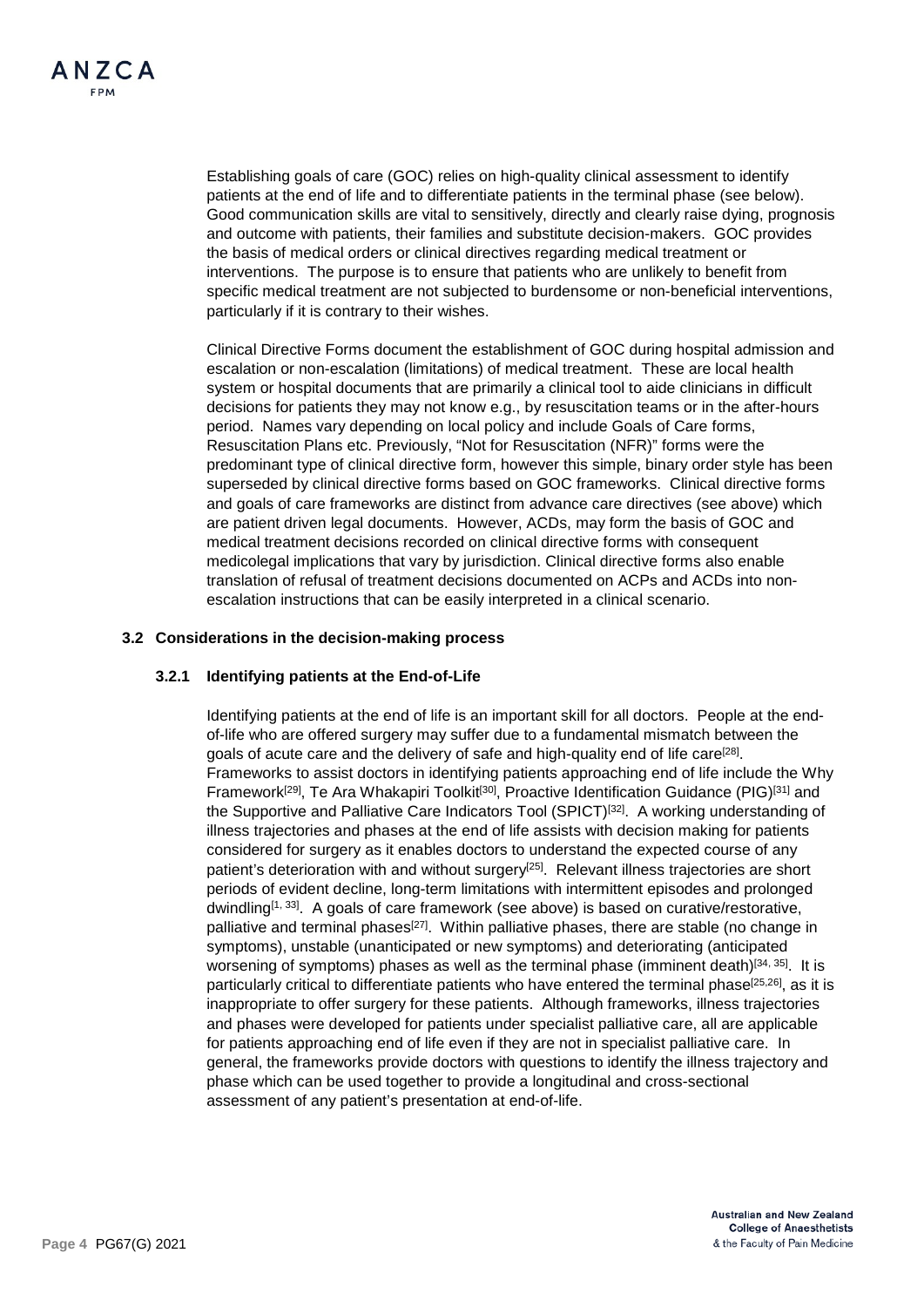# **3.2.2 Intention of surgery and patient-centred outcomes.**

Once a patient is identified as at the end of life, balancing the intention and anticipated outcome of surgery against patient-centred outcomes is crucial when contemplating surgery. Doctors may be concerned about proceeding with surgery in patients approaching the end of life due to concerns regarding futility<sup>[3, 9]</sup>. Futility is challenging to define in the medical literature but futile treatment is broadly conceptualised as treatment that cannot achieve the intended goal[10, 36] . Treatment may have relative futility (*unlikely* to achieve the intended goal) or absolute futility (*definitely* will not achieve the intended goal)[36] . Futility is a clinical concept (not an ethical or legal one)<sup>[36]</sup> and balances the intended benefit of surgery (surgical intention) against the potential benefit to the patient (patient-centred outcome). The intention of surgery can be classified as diagnostic/prognostic, preventative, curative/restorative and palliative/symptom-relieving. Patient centred outcomes are focused on patient stated values and goals, which should direct what care any patient ultimately receives. Meaningful patient centred outcomes following surgery include survival, satisfaction, functional status, well-being, health related quality of life and preparation for a good death. [23] Surgery that aligns the intended benefit of surgery and the patient-centred outcome is deemed beneficial and non-futile<sup>[10]</sup> and the realistic potential to align these two benefits should be explored and explained clearly in a sharedcare decision-making process. In clinical practice, non-beneficial treatment (instead of futile treatment) is the preferred terminology in discussion with patients, their families and substitute decision-makers<sup>[19]</sup>.

## **3.2.3 Shared-care decision-making (SDM).**

In an increasingly complex medical system, the concept of shared-care decision making (SDM), either with the patient or the substitute decision maker is increasingly important so that the patient's stated goals and values can direct what medical care they ultimately will receive. Communication skills training and experience are key as it is important to sensitively, directly and clearly, raise death and dying, risk and prognostic issues.[2] The Kings Fund document from 2011 titled "Making Shared Decision Making a Reality – No decision about me, without me", defined shared decision making as a process in which 'clinicians and patients work together to select treatments based on clinical evidence and patient's informed preferences'<sup>[37]</sup>. The components of SDM include provision of evidencebased information about options, exploring patient-centred outcomes, and explaining procedural risk together with decision support counselling and a system for recording and implementing patient informed preferences. Discussion of "best-case/worst-case scenarios" emphasises the potential patient-centred outcomes instead of procedural risk to allow patients and their substitute decision makers to better understand the decision to proceed with surgery with respect to their preferred outcomes and values. This decision support intervention helps to facilitate difficult decision-making for patients at the end of life considering surgery or other invasive, acute medical treatments<sup>[38]</sup>.

## **3.2.4 Cultural safety**

The needs of New Zealand Māori, Australian Aboriginal and Torres Strait Islander peoples who are approaching end of life are similar to non-Indigenous people regarding holistic person-centred care and clear and respectful communication<sup>[39, 40]</sup>. However, Indigenous people in both New Zealand and Australia have a disproportionately high burden of chronic disease, higher mortality rates and lower life expectancy than non-Indigenous populations<sup>[41-43]</sup>, and therefore, are more likely to be approaching end-of-life at an earlier age. Key preferences identified in Indigenous populations at end-of-life are family and community involvement, dying at home, ensuring their own wishes are known, reconnection with land, provision of cultural and spiritual ceremonies within service settings and

> **Australian and New Zealand College of Anaesthetists** & the Faculty of Pain Medicine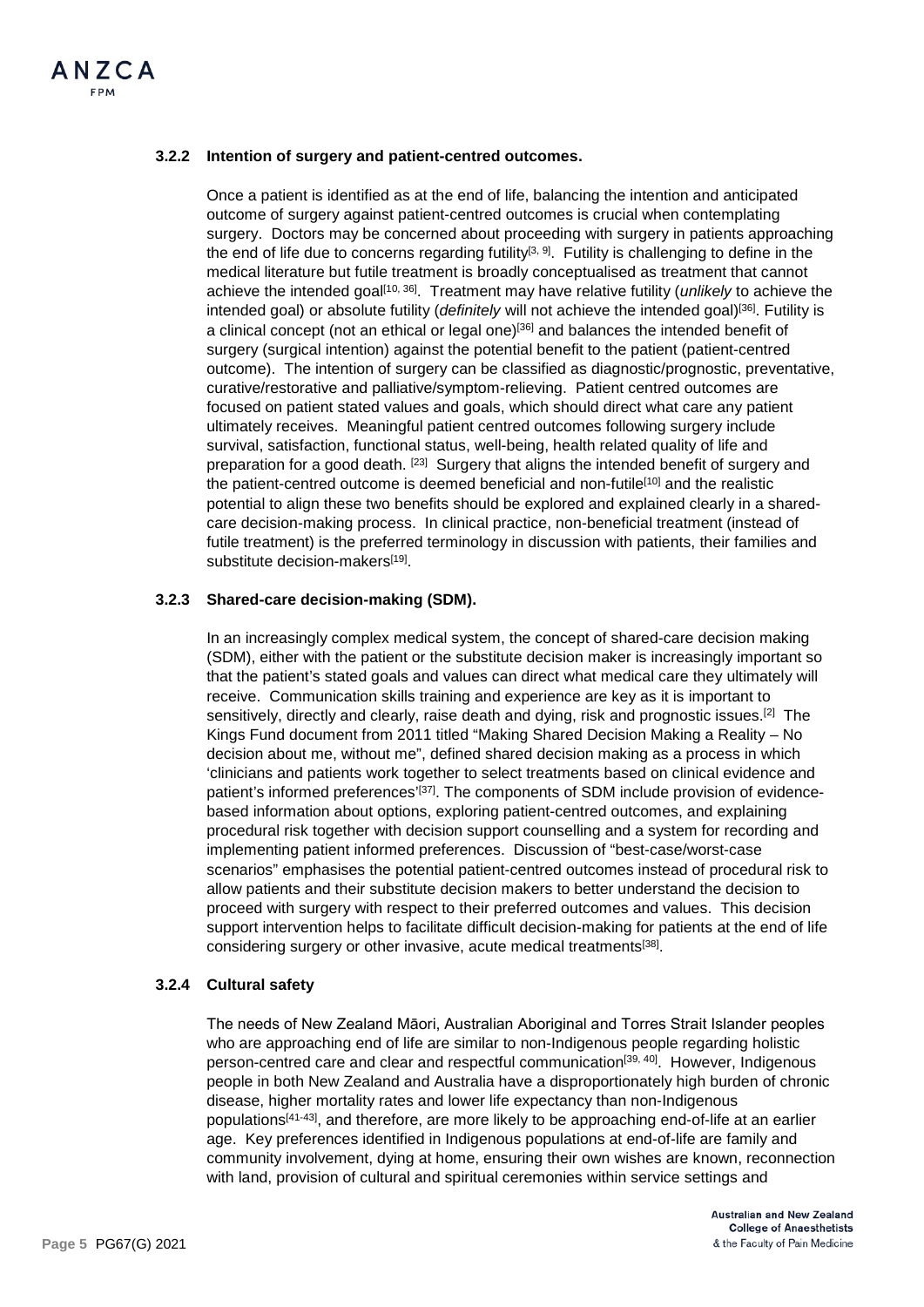

availability of Indigenous staff<sup>[39, 44]</sup>. Te Whare Tapa Whā represents a Māori holistic model of health with four cornerstones that apply to the total wellbeing of any person – te taha tinana (physical health), te taha whānau (extended family/whānau), te taha hinengaro (mental health) and te taha wairua (spiritual health)<sup>[40]</sup>. This can provide a framework for discussing patient centred outcomes following surgery in patients approaching end of life. Being mindful of communication styles (particularly unspoken communication), spokespersons within families and collective societies, and terminology about death and dying are cultural considerations for Australian Aboriginal and Torres Strait Islander peoples<sup>[45]</sup>. When considering surgery in Māori, Aboriginal and Torres Strait Islander people who are approaching end of life, it is vital to understand cultural perspectives of health and the end of life, and these key preferences during shared decision-making discussion in order to determine if patient centred outcomes can be achieved following surgery<sup>[40, 45,46]</sup>.

## **3.2.5 Mitigating Clinical Momentum**

Clinical momentum describes a system-level, latent property of clinical care that may contribute to the provision of unwanted care<sup>[11]</sup>. Described originally for care in the ICU, it describes the automatic offer of a cascade of increasingly invasive interventions without critical evaluation of the benefit of interventions or the consideration of alternative actions. Patients at the end of life are at risk of clinical momentum when offered surgery due to concepts related to surgical buy  $in^{[47, 48]}$  (the assumption that a patient has consented to all post-operative care when consenting for surgery) and treatment escalation if iatrogenic complications occur<sup>[12, 13]</sup>. Clinical momentum can be mitigated through shared-care decision making discussions and an alignment between surgical intention and patient centred outcomes. If surgery proceeds, the pro-active implementation of goals of care and limitations on medical treatment to guide post-operative disposition and care provides further barriers to clinical momentum and the implementation of non-beneficial treatment<sup>[14]</sup>.

#### **3.2.6 Perioperative management of pre-existing Limitations on Medical Treatment.**

Management of pre-existing limitations on medical treatment in the perioperative period is required once any decision has been made to proceed with surgery. Limitations on medical treatment (LOMT) may be expressed on a clinical directive form (e.g., Goals of Care Form, Resuscitation Plan) or a legal document i.e., Advance Care Directive. There is general uncertainty amongst anaesthetists around Australia and New Zealand regarding LOMT in the perioperative period with 75% relating their knowledge of advance care directives (ACD) or similar LOMTs as moderate, low or very low and 62% agreed or strongly agreed that there is inadequate training regarding NFR orders and ACDs in the perioperative period[12].

General strategies for managing LOMT in the perioperative period are suspension, modification or continuation<sup>[49, 50]</sup>. Suspension is when LOMT are withdrawn and full resuscitative measures are reinstated in the perioperative period. Although, 37% of Australian and New Zealand anaesthetists responded that operating room staff should always initiate CPR for any arrest in theatre or post-anaesthesia care unit<sup>[12]</sup>, automatic and unilateral suspension of LOMT in the perioperative period is no longer ethically supported or medicolegally tolerated<sup>[10, 15, 50]</sup>. Modification is when specific LOMT are changed to permit the use of medications, techniques or resuscitative measures during the perioperative period. Modification of LOMT may be techniques-based<sup>[49, 50]</sup> or valuesbased<sup>[50]</sup>. Techniques based modification allows for routine interventions that are required to administer safe anaesthesia and surgery (e.g., intubation, mechanical ventilation and invasive monitoring) but may prohibit resuscitative measures (e.g., chest compressions and defibrillation). In contrast, values-based modification is when clinical judgement is used to

> **Australian and New Zealand College of Anaesthetists** & the Faculty of Pain Medicine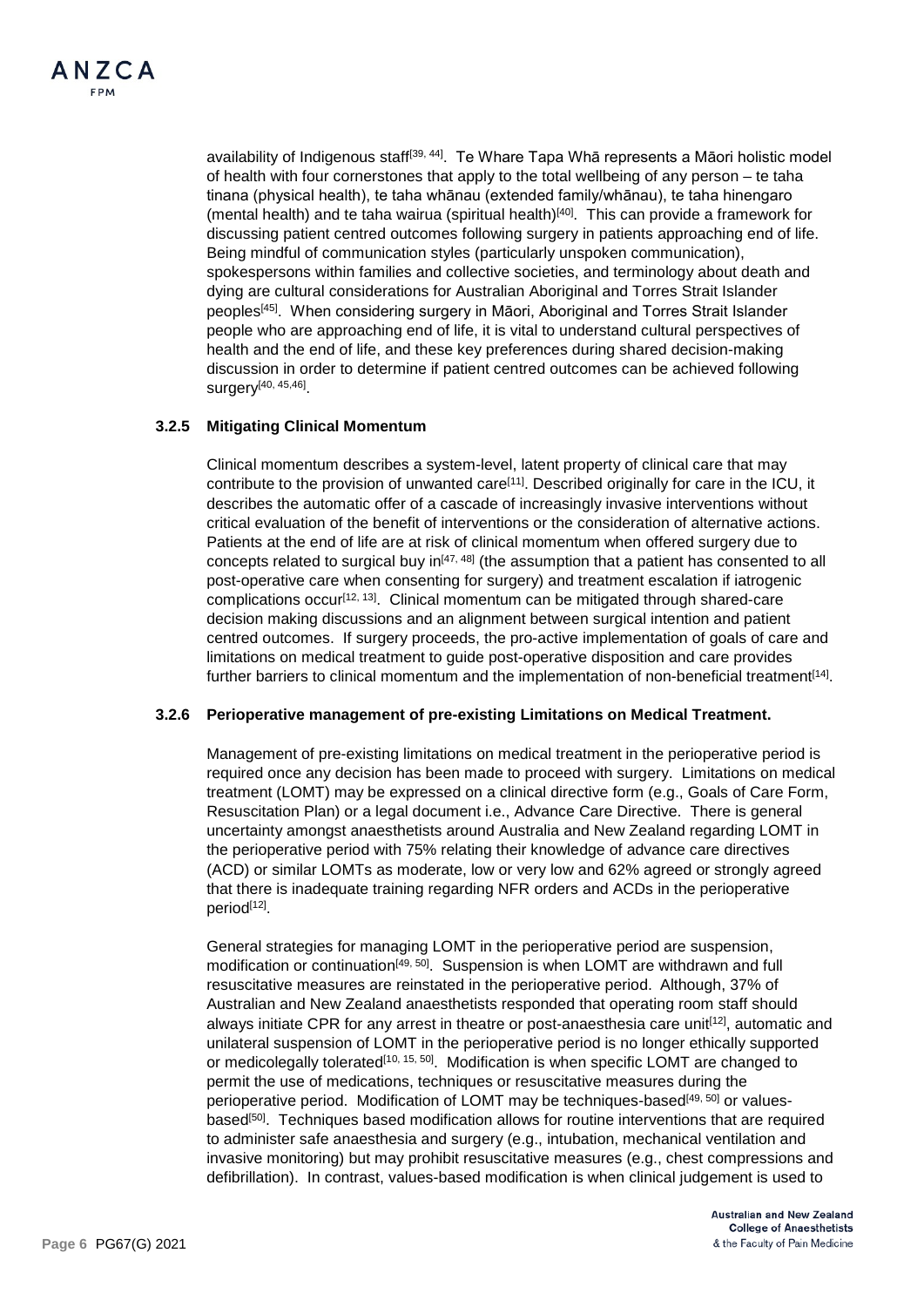determine which interventions are appropriate in the context of the patient's values and preferred outcomes. Continuation is when LOMT are maintained throughout the perioperative period. This approach is dependent on the LOMT instituted and the anaesthetic and surgical options available.

The final management strategy for pre-existing LOMT in the perioperative period relies on an understanding of the intended benefit of surgery, the preferred patient-centred outcomes, the advantages and disadvantages of suspension, modification, and continuation of LOMT, as well as an assessment of patient decision-making capacity and an understanding of the medicolegal implications of advance care directives in each jurisdiction. Meticulous documentation is required, once a decision has been made.<sup>[10]</sup>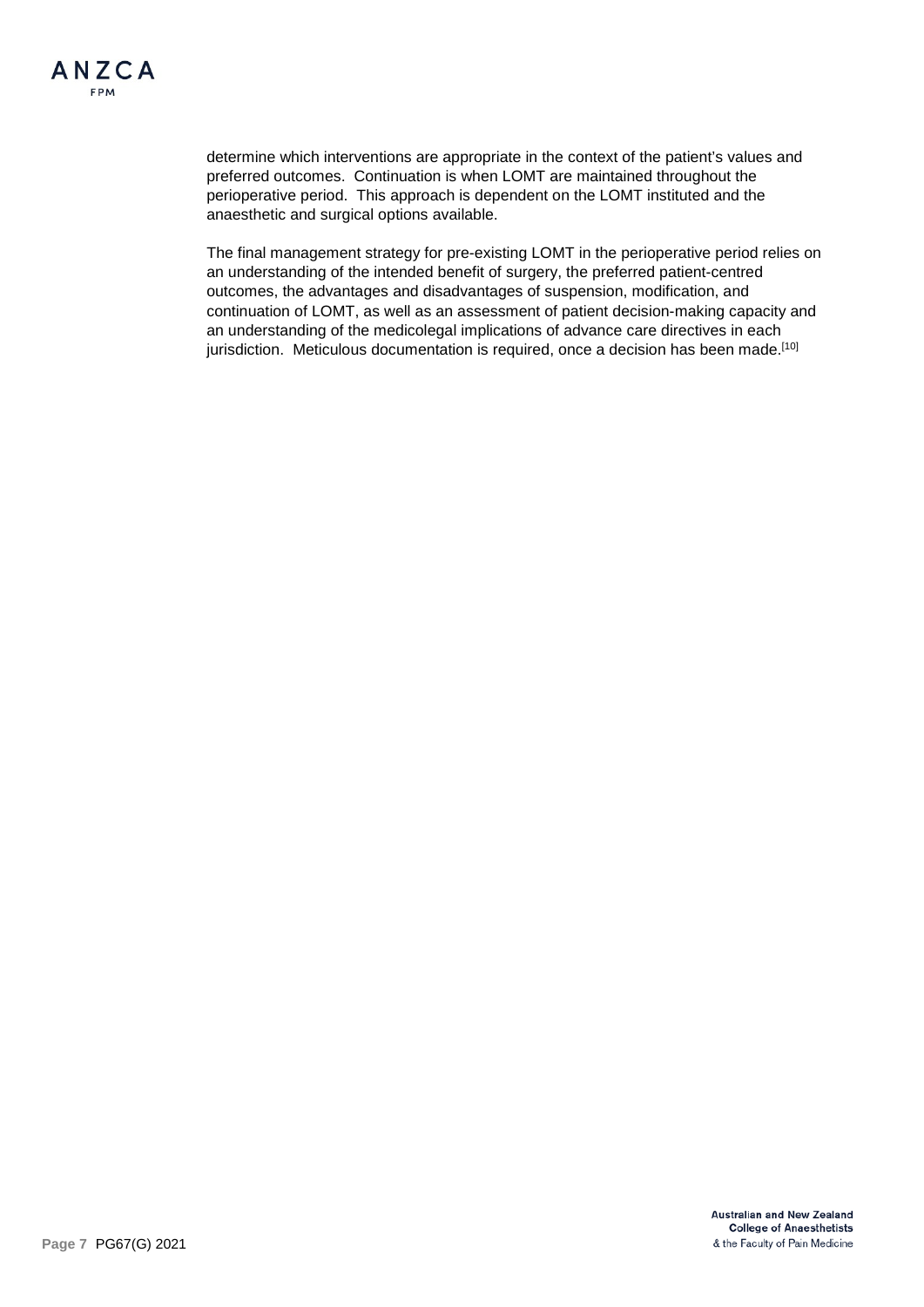

#### **References**

- 1. Lynn, J. and D.M. Adamson, *Living Well at the End of Life*, in *RAND White Paper*. 2003, RAND Health.
- 2. Ashby, M., *How We Die: A View from Palliative Care.* QUT Law Review, 2016. **16**(1).
- 3. Soreide, K. and K.F. Desserud, *Emergency surgery in the elderly: the balance between function, frailty, fatality and futility.* Scand J Trauma Resusc Emerg Med, 2015. **23**: p. 10.
- 4. Turrentine, F.E., et al. *Surgical Risk Factors, Morbidity and Mortality in Elderly Patients*. in *9th SIOG Meeting* 2008. Montreal, Canada.
- 5. Masutani, R., et al., *Outcomes of Common Major Surgical Procedures in Older Adults With and Without Dementia.* JAMA Netw Open, 2020. **3**(7): p. e2010395.
- 6. Lin, H.S., et al., *Frailty and post-operative outcomes in older surgical patients: a systematic review.* BMC Geriatr, 2016. **16**(1): p. 157.
- 7. ANZELA-QI Working Party, *Australian and New Zealand Emergency Laparotomy Audit - Quality Improvement (ANZELA-QI). First ANZELA-QI program summary report 1 June 2018 to 30 June 2020*. 2020, Royal Australasian College of Surgeons, Australian and New Zealand College of Anaesthetists.
- 8. Partridge, J., M. Sbai, and J. Dhesi, *Proactive care of older people undergoing surgery.* Aging Clin Exp Res, 2018. **30**(3): p. 253-257.
- 9. Torrance, A.D., S.L. Powell, and E.A. Griffiths, *Emergency surgery in the elderly: challenges and solutions.* Open Access Emerg Med, 2015. **7**: p. 55-68.
- 10. Lewis, M.C. and N.S. Yeldo, *The Ethics of Surgery at End of Life.* Anesthesiol Clin, 2019. **37**(3): p. 561-571.
- 11. Kruser, J.M., C.E. Cox, and M.L. Schwarze, *Clinical Momentum in the Intensive Care Unit. A Latent Contributor to Unwanted Care.* Ann Am Thorac Soc, 2017. **14**(3): p. 426-431.
- 12. Keon-Cohen, Z., P.S. Myles, and D. Story, *A survey of Australian and New Zealand anaesthetists' attitudes towards resuscitation orders in the perioperative setting.* Anaesth Intensive Care, 2017. **45**(3): p. 396-402.
- 13. Waisel, D.B., et al., *Anesthesiologist management of perioperative do-not-resuscitate orders: a simulation-based experiment.* Simul Healthc, 2009. **4**(2): p. 70-6.
- 14. Ramachenderan, J. and K. Auret, *The Challenge of Perioperative Advance Care Planning.* J Pain Symptom Manage, 2019. **58**(3): p. 538-542.
- 15. The Parliament of Victoria, *Medical Treatment Planning and Decisions Act 2016*, Chief Parliamentary Counsel, Editor. 2016.
- 16. Queensland University of Technology. *Capacity and Consent to Medical Treatment*. End of Life Law in Australia 18 December 2020 [cited 2021 3 March ]; Available from: [https://end-of](https://end-of-life.qut.edu.au/capacity)[life.qut.edu.au/capacity.](https://end-of-life.qut.edu.au/capacity)
- 17. New Zealand High Court, *Auckland Area Health Board v. Attorney General.* NZ Law Rep., 1992. **1**: p. 235-256.
- 18. Australian and New Zealand Intensive Care Society, *ANZICS Statement on Care and Decision-Making at the End of Life for the Critically Ill*. 2014.
- 19. Australian Commission on Safety and Quality in Health Care., *National Consensus Statement: essential elements for safe and high-quality end-of-life care.*, ACSQHC, Editor. 2015: Sydney.
- 20. Advance Care Planning Australia. *Advance Care Planning and the Law*. [cited 2021 3 March]; Available from: [https://www.advancecareplanning.org.au/law-and-ethics/advance-care-planning](https://www.advancecareplanning.org.au/law-and-ethics/advance-care-planning-and-the-law)[and-the-law.](https://www.advancecareplanning.org.au/law-and-ethics/advance-care-planning-and-the-law)
- 21. *Hunter and New England Area Health Service v A [2009] NSWSC 761*.
- 22. Queensland University of Technology. *Advance Care Directives*. End of Life Law in Australia 2021 15 April 2021 13 July 2021]; Available from[: https://end-of-life.qut.edu.au/advance-care](https://end-of-life.qut.edu.au/advance-care-directives)[directives.](https://end-of-life.qut.edu.au/advance-care-directives)
- 23. NZLS CLE Ltd., *Advance Care Planning - Issues for Lawyers*, New Zealand Law Society, Editor. 2019.
- 24. Duncan Cotteril, *Opinion - Legal status of an Advance Directive - Advance Care Planning Programe*, Health Quality & Safety Commission New Zealand, Editor. 2021: New Zealand.
- 25. National Safety and Quality Health Service (NSQHS) Standards. Comprehensive Care Standard. Available at: [https://www.safetyandquality.gov.au/standards/nsqhs-standards/comprehensive](https://www.safetyandquality.gov.au/standards/nsqhs-standards/comprehensive-care-standard)[care-standard](https://www.safetyandquality.gov.au/standards/nsqhs-standards/comprehensive-care-standard) "Element 2 of Standard 5, Action 5.15 and 5.20" Accessed 8/11/2021.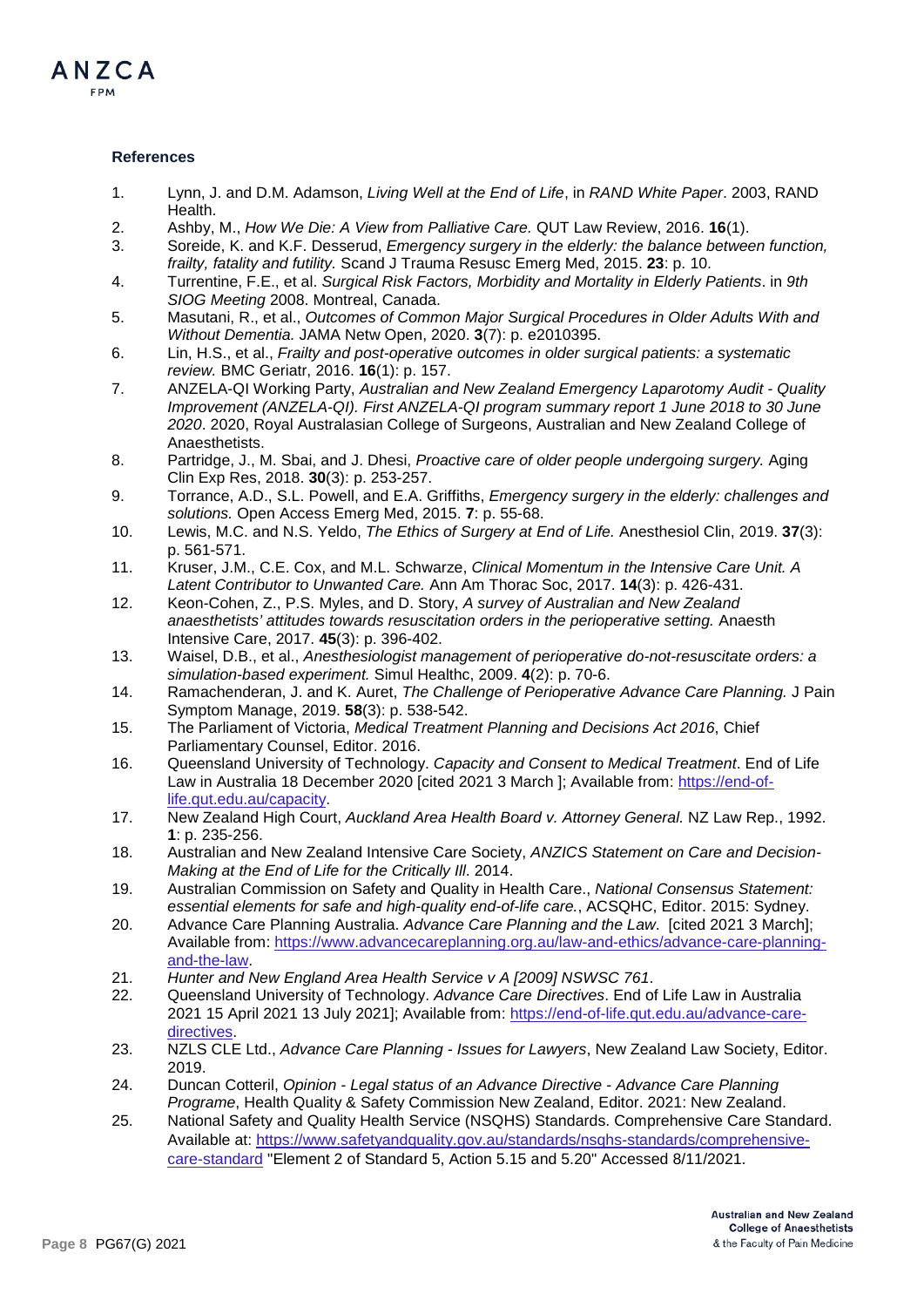- 26. Australian Commission on Safety and Quality in Health Care. National Consensus Statement: essential elements for safe and high-quality end-of-life care. Available at: [https://www.safetyandquality.gov.au/publications-and-resources/resource-library/national](https://www.safetyandquality.gov.au/publications-and-resources/resource-library/national-consensus-statement-essential-elements-safe-and-high-quality-end-life-care)[consensus-statement-essential-elements-safe-and-high-quality-end-life-care](https://www.safetyandquality.gov.au/publications-and-resources/resource-library/national-consensus-statement-essential-elements-safe-and-high-quality-end-life-care) "Element 1 Part A". Sydney: ACSQHC, 2015.
- 27. Thomas, R.L., et al., *Goals of care: a clinical framework for limitation of medical treatment.* Med J Aust, 2014. **201**(8): p. 452-5.
- 28. Australian Commission on Safety and Quality in Health Care, *Safety and Quality of End-of-Life Care in Acute Hospitals: A Background Paper*. 2013, ACSQHC: Sydney.
- 29. Currow, D. and C. K, *The 'Why' Framework: clinical decision making in palliative care*, in *Emergencies in Palliative and Supportive Care*. 2006, Oxford University Press.
- 30. Ministry of Health, *Te Ara Whakapiri Toolkit*. 2017, New Zealand Government,: Wellington.
- 31. Thomas, K., J.A. Wilson, and G. Team, *The GSF Proactive Identification Guidance (PIG)*  National Gold Standards Framework Centre in End of Life Care, Editor. 2016.
- 32. The University of Edinburgh, *The Supportive and Palliative Care Indicators Tool (SPICT)*, NHS Scotland, Editor. 2019.
- 32. Murray, S.A., et al., *Illness trajectories and palliative care.* BMJ, 2005. **330**: p. 1007-1011.
- 34. Masso, M., et al., *Palliative Care Phase: inter-rater reliability and acceptability in a national study.* Palliat Med, 2015. **29**(1): p. 22-30.
- 35. Smith, M. and P. Firns. *Palliative care casemix classification – testing of a model in a variety of palliative care settings: preliminary results.* in *6th national casemix conference*. 1994. Hobart, TAS, Australia.
- 36. Ashby, M.A., *The Futility of Futility: Death Causation is the 'Elephant in the Room' in Discussions about Limitation of Medical Treatment.* Journal of Bioethical Inquiry, 2011. **8**(2): p. 151-154.
- 37. Coulter, A. and A. Collins, *Making Shared Decision-Making a Reality*, w.m. No decision about me, Editor. 2011, The King's Fund: London W1G OAN.
- 38. Kruser, J.M., et al., *"Best Case/Worst Case": Qualitative Evaluation of a Novel Communication Tool for Difficult in-the-Moment Surgical Decisions.* J Am Geriatr Soc, 2015. **63**(9): p. 1805-11.
- 39. Shahid, S., et al., *Key features of palliative care service delivery to Indigenous peoples in Australia, New Zealand, Canada and the United States: a comprehensive review.* BMC Palliat Care, 2018. **17**(1): p. 72.
- 40. Ministry of Health, *Te Ara Whakapiri: Principles and guidance for the last days of life*. 2017, New Zealand Government,: Wellington.
- 41. Australian Institute of Health and Welfare, *Aboriginal and Torres Strait Islander Health Performance Framework 2020 summary report*. 2020, AIHW: Canberra.
- 42. Ministry of Health, *Wai 2575 Maori Health Trends Report*. 2019, Ministry of Health,: Wellington.
- 43. Phillips, B., et al., *Mortality trends in Australian Aboriginal peoples and New Zealand Maori.* Popul Health Metr, 2017. **15**: p. 25.
- 44. Thompson, S., et al., *Passing on wisdom: exploring the end-of-life wishes of Aboriginal people from the Midwest of Western Australia.* Rural and Remote Health, 2019.
- 45. IPEPA Project team, *IPEPA Cultural Considerations providing end-of-life care for Aboriginal peoples and Torres Strait Islander Peoples*, Department of Health, Editor. 2020: Australia.
- 46. Mauri Mate expert working group. Mauri Mate A Māori Palliative Care Framework for Hospices. Available from: [https://www.hospice.org.nz/wp-content/uploads/2019/04/Mauri-Mate-full](https://www.hospice.org.nz/wp-content/uploads/2019/04/Mauri-Mate-full-framework-for-hospices-FINAL-2020pdf.pdf)[framework-for-hospices-FINAL-2020pdf.pdf](https://www.hospice.org.nz/wp-content/uploads/2019/04/Mauri-Mate-full-framework-for-hospices-FINAL-2020pdf.pdf)
- 47. Schwarze, M.L., C.T. Bradley, and K.J. Brasel, *Surgical "buy-in": the contractual relationship between surgeons and patients that influences decisions regarding life-supporting therapy.* Crit Care Med, 2010. **38**(3): p. 843-8.
- 48. Schwarze, M.L., et al., *Surgeons expect patients to buy-in to postoperative life support preoperatively: results of a national survey.* Crit Care Med, 2013. **41**(1): p. 1-8.
- 49. The Association of Anaesthetists of Great Britain and Ireland, *Do Not Attempt Resuscitation (DNAR) Decisions in the Perioperative Period*. 2009, London.
- 50. American Society of Anesthesiologists, *Ethical Guidelines for the Anesthesia Care of Patients with Do-Not-Resuscitate Orders or Other Directives that Limit Treatment.* 2018.

ANZCA EDM